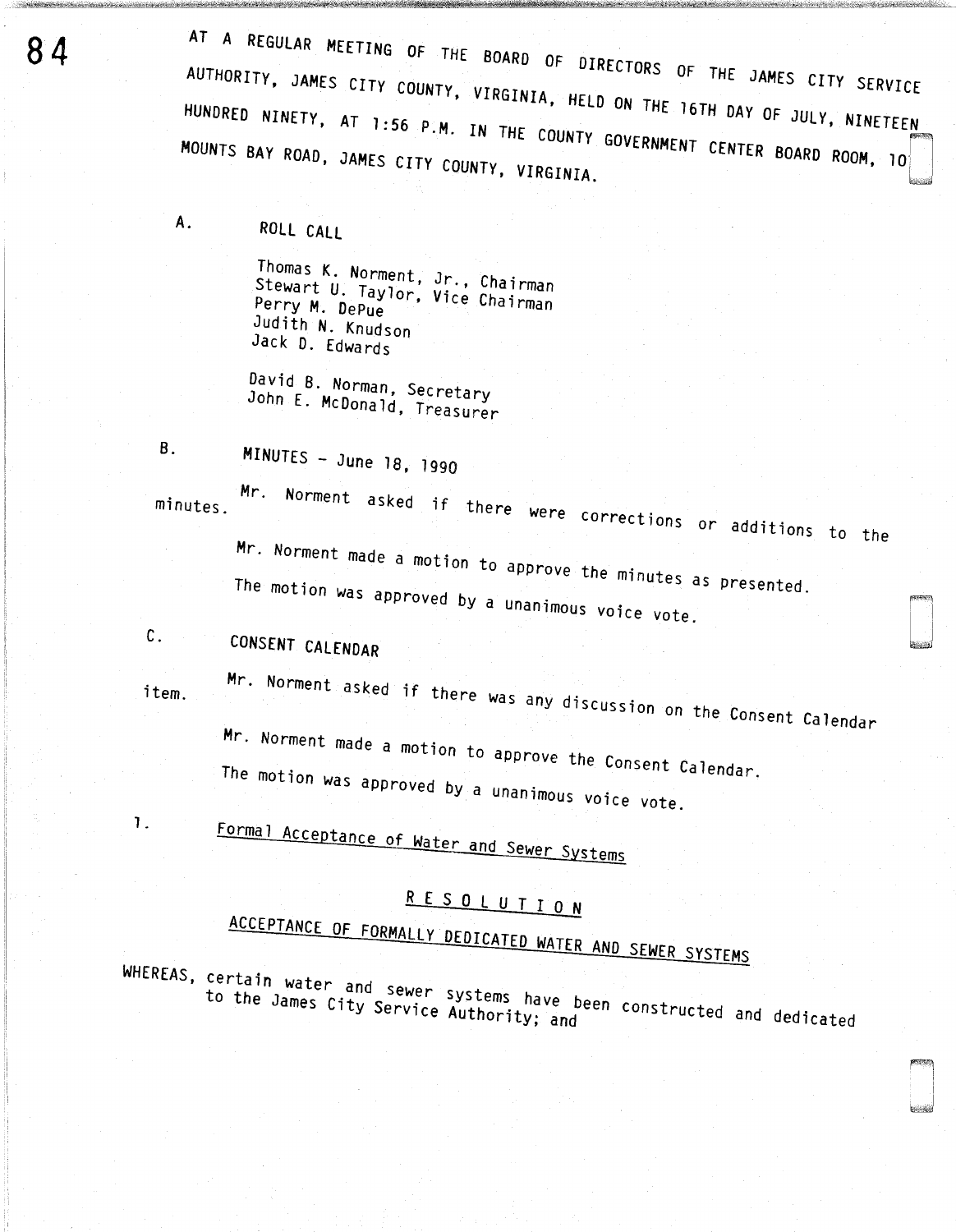WHEREAS, these water and sewer systems have been constructed in accordance with technical requirements of the James City Service Authority.

-2:.

NOW, THEREFORE, BE IT RESOLVED that the Board of Directors of the James City Service Authority, James City County, Virginia, does formally accept the dedication of water and sewer systems listed below, as of June 30. 1990.

## Sewer Bond Account

| Adam's Hunt, Section 1          | 195,664<br>\$. |
|---------------------------------|----------------|
| Berkeley's Commons, Phase 3     | 44,062         |
| Berkeley's Green, Phase 3 and 4 | 110,947        |
| Briarwood Mobile Home Park      | 100,512        |
| Burwell's Green                 | 47, 113        |
| Burwell's Landing               | 150,733        |
| Chisel Run, Section 4-B         | 37,418         |
| Ewell Station                   | 63,565         |
| Fieldcrest, Section 3 and 4     | 211,854        |
| Ford's Colony, Section 11       | 1,177,208      |
| Fox Ridge, Section 1            | 228,421        |
| Graves' Ordinary                | 28,186         |
| Jefferson's Hundred             | 380,540        |
| Norge Office Park               | 5,809          |
| Page Landing, Section 1         | 76,945         |
| Poplar Creek Business Center    | 2,655          |
| Powhatan Plantation, Phase 5    | 90,181         |
| Quarterland Commons             | 15,003         |
| Rolling Woods, Section 4        | 13,083         |
| Rolling Woods, Section 5        | 4,759          |
| Springdale                      | 33,040         |
| Wareham's Point Townhouses      | 89,503         |
| Warhill, Section 1              | 279,451        |
| Westray Downs, Section 4        | 53,541         |
|                                 |                |

\$3,440,193

## General Fund Water

:i

| Adam's Hunt, Section 1           | 88,265  |
|----------------------------------|---------|
| Berkeley's Commons, Phase 3      | 37,092  |
| Berkeley's Green, Phases 3 and 4 | 105,084 |
| Briarwood Mobile Home Park       | 63,266  |
| Chisel Run, Section 4-B          | 34,334  |
| Ewell Station                    | 58,797  |
| Fieldcrest, Sections 3 and 4     | 70,543  |
| Ford's Colony, Section 11        | 359,822 |
| Fox Ridge, Section 1             | 68,059  |
| Mirror Lakes, Section 6          | 39, 163 |
| Norge Office Park                | 5,195   |
| Page Landing, Section 1          | 74,425  |
| Poplar Creek Business Center     | 12,122  |
| Powhatan Plantation, Phase 5     | 90,595  |